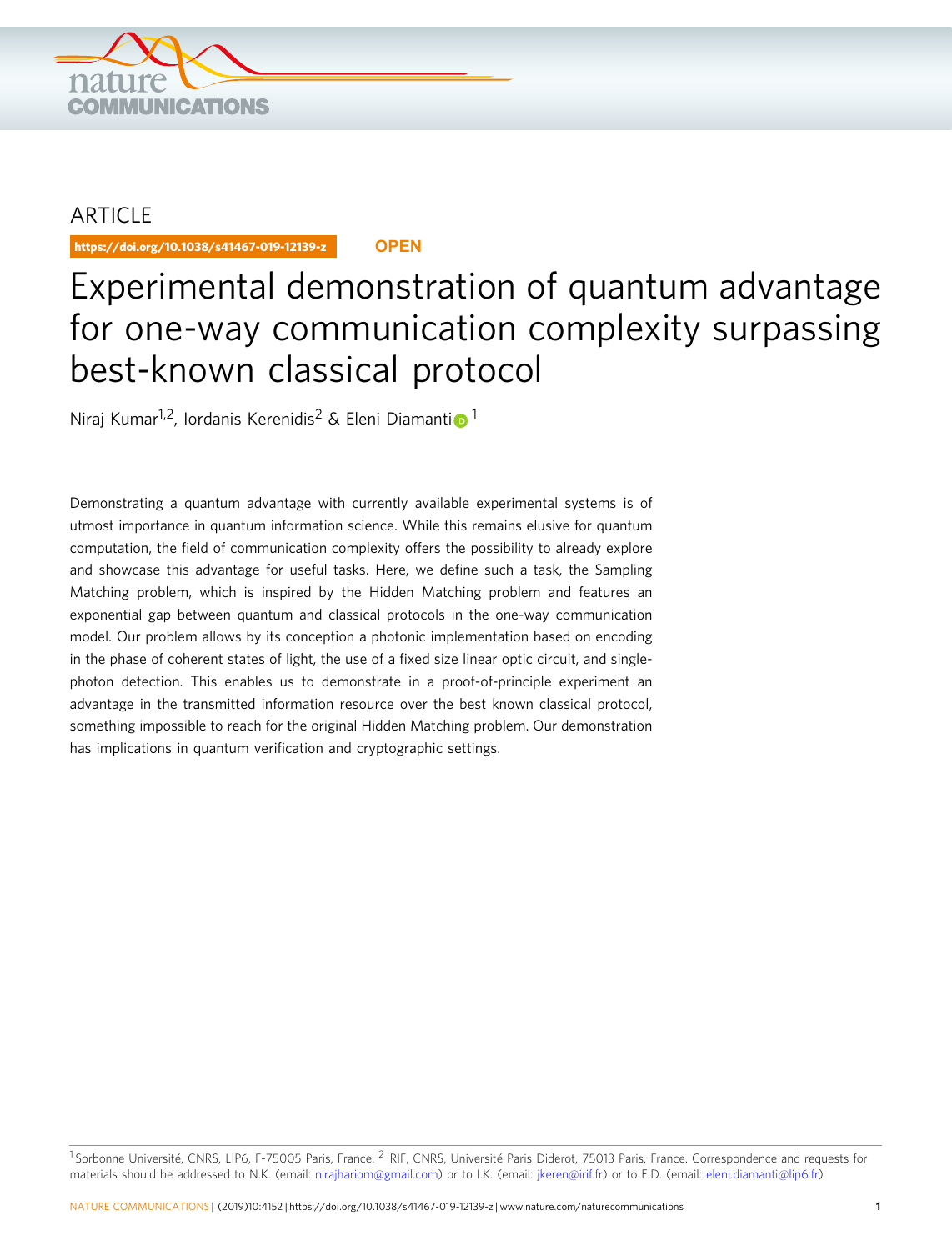major objective in quantum information science pre-<br>sently is finding communication and computational tasks<br>for which it is possible to demonstrate in practice that<br>using quantum instead of classical resources leads to sup sently is finding communication and computational tasks using quantum instead of classical resources leads to superior performance in terms of computational power, security, or communication efficiency. In the quest for such demonstrations for computational tasks<sup>[1](#page-8-0)</sup>, significant achievements include Boson Sampling<sup>2,3</sup>, which has been implemented for small sizes<sup>4–7</sup>, and sparse commuting (IQP) or random quantum circuits $8-14$  $8-14$ . Another recent proposal deals with the power of quantum interactive proofs for verifying NP-complete problems with small proofs $15,16$ .

Concerning communication tasks, there have been several works demonstrating security impossible to achieve by classical means, including quantum key distribution $17,18$  $17,18$  $17,18$  and several other cryptographic primitives in various configurations<sup>[19](#page-8-0)–[24](#page-8-0)</sup>, or involving nonlocal games that rely on the violation of Bell inequalities $25-27$  $25-27$ .

In addition to increased security, quantum technologies can also provide an advantage in terms of communication and information resources, such as the amount of information that needs to be transmitted to jointly perform a distributed task between two or more parties who each receive an input, or the total time this takes. Calculating and optimizing the use of such resources is the goal of the field of communication complexity, where protocols typically either minimize the amount of information that needs to be exchanged to solve a problem with certainty, or maximize the probability of solving the problem successfully using a restricted amount of communication. This field has a great range of applications including, for instance, the optimization of very large-scale integrated circuits or data structures. It has been shown that quantum resources lead to exponential asymptotic savings compared with classical resources for several protocols $28-33$  $28-33$  $28-33$ , including the Hidden Matching pro $to$ col<sup>34</sup> used in our work. The underlying factor that enables this advantage is that while in classical networks such tasks require a very large amount of information exchange, when quantum resources are available it is sufficient for one of the parties to generate, locally manipulate, and send specific states called quantum fingerprints. However, these are highly entangled multiqubit states of large dimension, whose generation is out of reach of experimental photonic technologies currently used in quantum communications.

A significant step in the direction of experimental quantum communication complexity was made by theoretical work proposing a mapping for encoding quantum communication protocols involving pure states of many qubits, unitary operations, and projective measurements to protocols based on coherent states of light in a superposition of optical modes, linear optics operations, and single-photon detection $35$ . This model was used to propose the practical implementation of coherent state quantum fingerprints for computing the equality function in the simultaneous message passing model of communication complexity $36$ , leading to experiments demonstrating a quantum advantage in the transmitted information in this model $37,38$ . Further work proposed a model involving multiplexed coherent state fingerprints to improve not only the information resource but also the communication resource<sup>39</sup>. We also remark that a communication complexity advantage in time was claimed to be experimentally shown recently for the quantum switch resource used in indefinite causal structures<sup>[40](#page-9-0)</sup>.

Here, we define a communication task and experimentally demonstrate a quantum advantage over the best-known classical protocol in the one-way communication complexity model, where only one party is allowed to send a message to a second one, who outputs a solution to the task—a model particularly

suitable for applications in quantum networks. More precisely, based on the Hidden Matching problem introduced in ref. [34](#page-9-0), we define the Sampling Matching problem, for which we show that it remains a hard problem for classical one-way communication while there is a quantum protocol that is exponentially more efficient with respect to the transmitted information than any randomized classical protocol with bounded error. We then apply the aforementioned coherent state mapping to Sampling Matching and we show that its implementation in this framework requires a single beam splitter and two detectors, contrary to the original Hidden Matching problem that would require the number of active components to increase at least logarithmically with the input size of the problem. The conception of Sampling Matching was inspired by a passive implementation of the round robin differential phase shift quantum key distribution (RR-DPS- $QKD$ ) protocol<sup>41,42</sup>, which trades simplicity and stability of the experimental setup with the need for remote phase locking in a full-scale implementation. In our case, exploiting these concepts allows us to use a state-of-the-art photonic system involving encoding in the phase of weak coherent states, linear optics, and single-photon detection, for a proof-of-principle implementation of Sampling Matching, which outperforms the best-known classical protocol with respect to the transmitted information from threshold input size of around 3000. The simplicity of our experimental demonstration paves the way to the demonstration of a number of useful communication tasks that rely on similar principles.

### Results

Sampling matching. We start by defining a one-way communication task that we call Sampling Matching (SM), which is inspired by the Hidden Matching (HM) problem defined in refs.  $31,34$  $31,34$  $31,34$  (see the Methods section for description and analysis of Hidden Matching). We then outline the linear optic circuit necessary for implementing Sampling Matching, which showcases the fact that through this problem we are able to drastically reduce the resources required for demonstrating a quantum advantage in the model of one-way communication complexity.

The Sampling Matching problem is illustrated in Fig. [1.](#page-2-0) It is a task involving two players, Alice and Bob, and is described as follows. For any positive even integer  $n$ , Alice receives as input a string  $x \in \{0, 1\}^n$ , while Bob does not receive an input. His task is to sample a perfect matching  $\sigma_i$  on the complete graph of *n* vertices (where the vertices are indexed with the numbers {1, 2,  $..., n$ } and all edges are present) uniformly at random from a set of  $n-1$  edge-disjoint perfect matchings  $\mathcal{M}_n \in \{\sigma_1, ..., \sigma_{n-1}\}\.$  A perfect matching here is a list of *n*/2 pairs of vertices such that no perfect matching here is a list of  $n/2$  pairs of vertices such that no vertex appears twice in the list. A set of edge-disjoint perfect matchings is a set of matchings where each edge (pair of vertices) appears at most once in the set. It is well known that the complete graph of *n* nodes can be decomposed into a set of  $n - 1$  edgedisjoint perfect matchings. This set is known to both Alice and Bob. An example for  $n = 4$  is shown in Fig. [2.](#page-2-0) The objective of the problem is for Bob to output any matching  $\sigma_i \in \mathcal{M}_n$  and the parity  $x_k \oplus x_l$  (where  $x_k$ ,  $x_l$  are the kth and lth bit of x, respectively) for some pair  $(k, l)$  that belongs to the matching  $\sigma_i$ , with the constraint that the distribution of the matchings is uniform in  $\mathcal{M}_n$  even conditioned on the message  $m(x)$  sent from Alice, i.e.,  $\mathbb{P}(\sigma_i|m(x)) = \frac{1}{|\mathcal{M}_n|}, \forall \sigma_i \in \mathcal{M}_n$ . This constraint of uniform matching output conditioned on Alice's message is important because otherwise Alice and Bob can trivially solve the problem by sharing a public random coin which determines the matching, and then Alice sends the parity of an edge for that specific matching to Bob. This would solve the problem with  $O(1)$ transmitted information and thus becomes easy classically. Since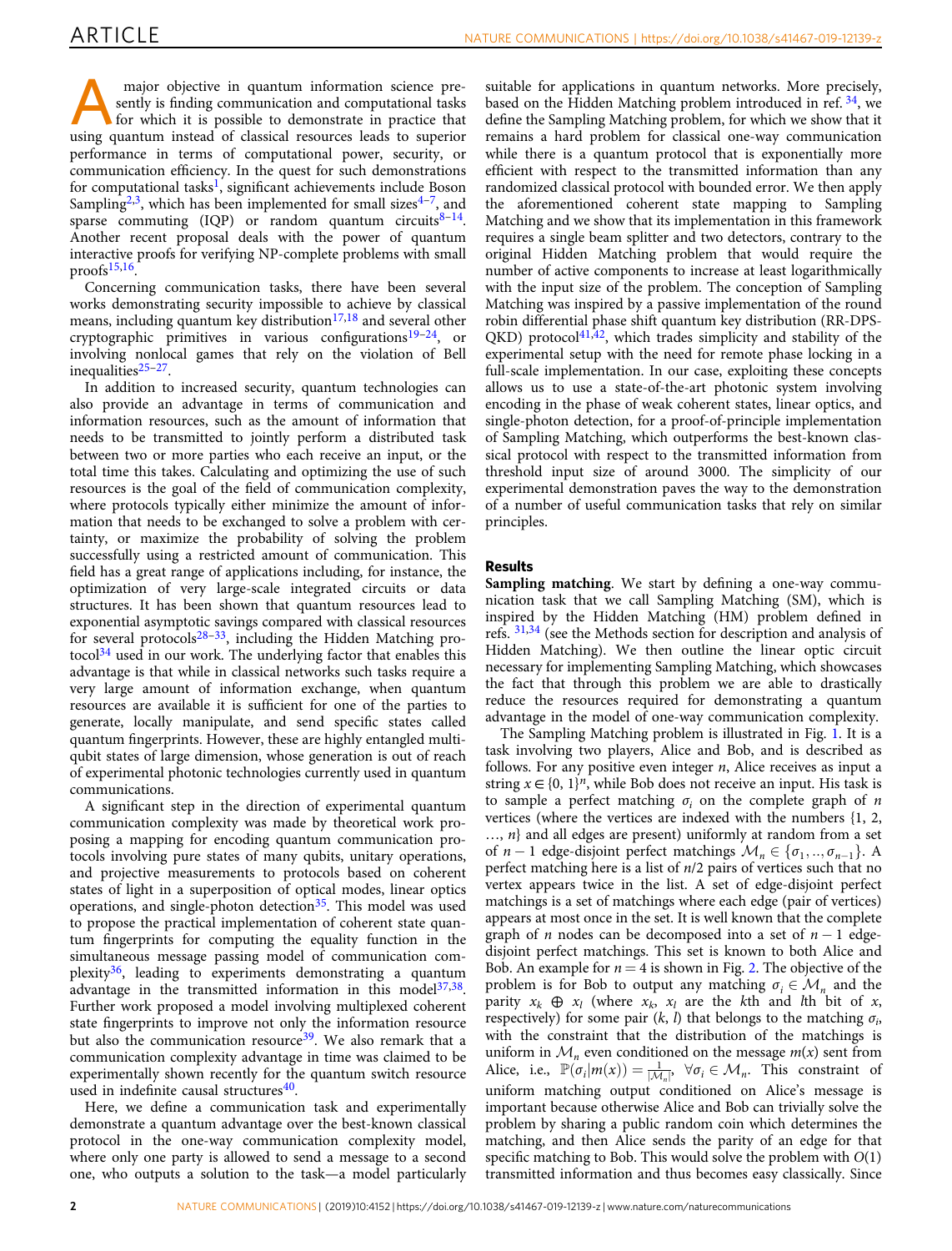<span id="page-2-0"></span>

Fig. 1 The Sampling Matching problem. Alice gets an input  $x \in \{0, 1\}^n$  and sends a message  $m(x)$  to Bob who outputs the pair  $\langle (k, l) \in \sigma_{i}$ ,  $b = x_{k} \oplus x_{l} \rangle$ for a matching  $\sigma_{ii}$  whose distribution is uniform in  $M$ , even conditioned on<br>m(x). The parity should be cerrect with high probability for all choices of the  $m(x)$ . The parity should be correct with high probability for all choices of the matching



Fig. 2 Illustration of a set of edge-disjoint perfect matchings for size  $n = 4$ . The matching set  $\mathcal{M}_4$  has three edge-disjoint perfect matchings: [ $\sigma_1$ :{(1, 2), (3, 4)};  $\sigma_2$ :{(1, 3), (2, 4)};  $\sigma_3$ :{(1, 4), (2, 3}]

we are in a communication complexity model, we expect Alice and Bob to be honest and perform the task according to the protocol.

It is also important to note that in our one-way model the communication cost of a protocol is the number of bits Alice has to send to Bob in order to solve the problem, while the transmitted information, instead of the number of bits sent, calculates the real bits of information about the inputs that the messages carry. For example, if Alice always sends the same, long message, independent of her input, then the communication cost will be large, while the transmitted information will be zero, since no information about her input has been transmitted. Transmitted information is a resource that is important for privacy, when on top of having an efficient protocol, we want the players to solve the task without learning much about the other player's input. One can define the transmitted information as the mutual information between the messages and the inputs and can upper bound it with the logarithm of the number of different messages. The transmitted information is always at most the communication cost, since one bit carries at most one bit of information, and hence the bottleneck is always the time. Last, we remark that we define our problem in the randomized setting where Bob is allowed to use random coins and output the correct value with high probability.

Let us now analyse the Sampling Matching problem in detail and show that there is an exponential gap between the classical and quantum transmitted information resource, as it is the case for the Hidden Matching problem as well. The two problems are in fact classically equivalent in their complexity. Indeed, it is relatively straightforward to see that Sampling Matching, which is effectively a sampling problem where Bob uniformly samples a matching from a set  $\mathcal{M}_n$  and then uses Alice's message to find the parity of an edge in the matching, and Hidden Matching, where Bob a priori receives a uniformly random matching from the set as input, are effectively equivalent with respect to their complexity.

 $SM \rightarrow HM$ : Imagine there exists a protocol for Sampling Matching, meaning Alice sends a message m and Bob samples uniformly a matching  $\sigma_i$  from all matchings and uses m to output a parity of an edge in  $\sigma_i$ . Then, Bob uses the same protocol until the output of his sampling is the matching that he has received as input, in which case he computes the parity and outputs as in the Sampling Matching protocol. The error in HM is the same as in SM.

 $HM \rightarrow SM$ : Imagine there exists a protocol for Hidden Matching. Then, to solve Sampling Matching, Bob first samples a matching uniformly at random, and then Alice and Bob use the protocol for HM and output accordingly. The error is the same.

The classical complexity bound for Sampling Matching is  $\Omega(\sqrt{n})$  and is the same as the one for the Hidden Matching<br>problem (see the Methods section for details). More specifically, problem (see the Methods section for details). More specifically, in order for Bob to succeed with an error probability  $p_{\text{error}}$ , we must have for the size of Alice's message that

$$
c \ge \frac{\log_2 e}{e} \left(\frac{1}{2} - p_{\text{error}}\right) \sqrt{n - 1}.\tag{1}
$$

This bound was proven to be tight by describing a randomized one-way protocol using the birthday paradox argument to show that only  $\mathcal{O}(\sqrt{n})$  classical bits are sufficient to solve the problem.<br>In particular, for  $p \leq 0.1$ , the communication message size for In particular, for  $p_{error} \leq 0.1$ , the communication message size for the best-known classical protocol is  $c \ge \sqrt{2\log_e 10\sqrt{n}}$ . This bound as well as the lower bound of Eq.  $(1)$  will be used later in the performance analysis of our scheme.

When quantum resources are available, the task can be solved by transmitting an exponentially smaller number of qubits, similarly to Hidden Matching (see the Methods section for details). Alice encodes her  $n$ -bit input  $x$  into the state

$$
|x\rangle = \frac{1}{\sqrt{n}} \sum_{k=1}^{n} (-1)^{x_k} |k\rangle,
$$
 (2)

where  $x_k$  is the kth bit of the string x, and sends it to Bob. This state  $|x\rangle$  is referred to as the fingerprint of the input x. Bob uniformly picks a matching  $\sigma_i \in \mathcal{M}_n$  and then measures the state |x) in the basis  $\left\{\frac{1}{\sqrt{2}}(|k\rangle \pm |l\rangle\right\}$ , with  $(k, l) \in \sigma_i$  to output the pair  $\langle (k, l), b = x_k \oplus x_l \rangle$  with certainty. This is because the measurement outcome  $\frac{1}{\sqrt{2}}(|k\rangle + |l\rangle)$  occurs if and only if  $x_k \oplus$  $x_l = 0$ , whereas  $\frac{1}{\sqrt{2}}(|k\rangle - |l\rangle)$  occurs if and only if  $x_i \oplus x_j = 1$ . This protocol uses only  $log<sub>2</sub>n$  qubits, and hence both the communication and the transmitted information are exponentially better than in the classical case, where both resources must be at least  $\Omega(\sqrt{n}).$ <br>The r

The physical implementation of the qubit protocol is extremely challenging due to the high dimensionality of the fingerprint states required to show a quantum advantage, which means that highly entangled states of many qubits need to be generated and maintained during the entire run of the protocol. Applying the coherent state mapping proposed by Arrazola and Lütkenhaus $35$ , it is possible to describe an alternative quantum protocol based on coherent state fingerprints $36$  as follows. Alice prepares the message  $|\alpha_x\rangle$ , by applying the displacement operator  $\hat{D}_x(\alpha) =$  $\exp(\alpha \hat{a}_x^\dagger - \alpha^* \hat{a}_x)$  to the vacuum state, where  $\hat{a}_x =$  $\frac{1}{\sqrt{n}} \sum_{k=1}^{n} (-1)^{x_k+\phi} \hat{a}_k$  is the annihilation operator of the entire coherent state mode, and  $\hat{a}_k$  is the photon annihilation operator of the kth time mode; she also adds an additional constant factor of  $\phi \in \{0, 1\}$  chosen uniformly randomly. Hence,

$$
|\alpha_{x}\rangle = \hat{D}_{x}(\alpha) |0\rangle = \mathop{\otimes}\limits_{i=1}^{n} \left| (-1)^{x_{i} \oplus \phi} \frac{\alpha}{\sqrt{n}} \right\rangle_{i}, \tag{3}
$$

where  $\left| (-1)^{x_k \oplus \phi} \frac{\alpha}{\sqrt{n}} \right|$  $\left\langle \right\rangle_k$  is a coherent state with amplitude  $\frac{\alpha}{\sqrt{n}}$ occupying the kth time mode. Here,  $|\alpha_x\rangle$  is the fingerprint for input x, and can be thought of as a sequence of  $n$  coherent pulses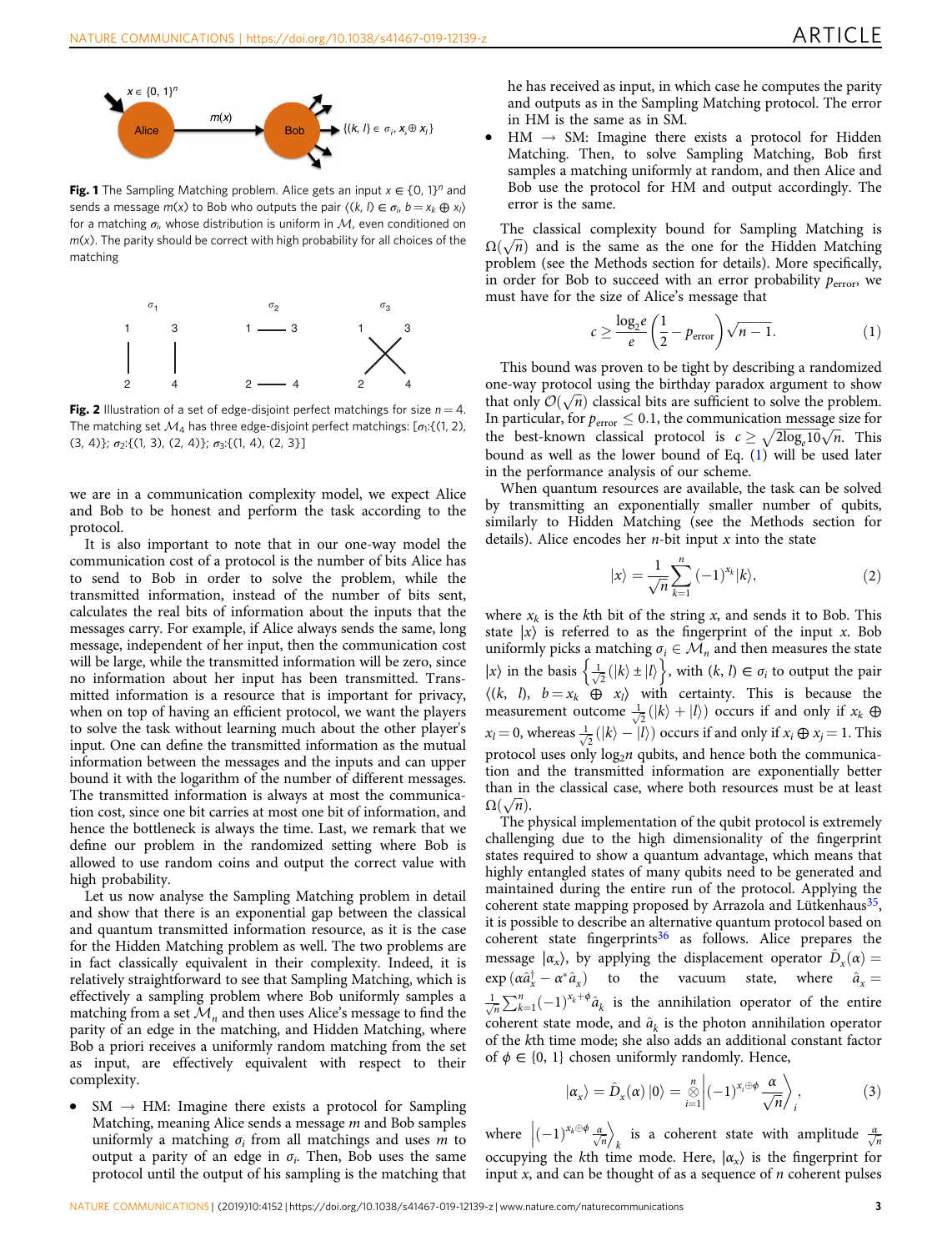with the total mean photon number over the sequence being  $\mu = \sum_{k} \left| \frac{\alpha}{\sqrt{n}} \right|$ <br>Note that  $\alpha^2 = |\alpha|^2$ , which is independent of the input size.<br>this protocol takes time *n*, since we have a seque

Note that this protocol takes time  $n,$  since we have a sequence of  $n$  time modes, and thus loses any advantage compared with the classical protocol in terms of communication time. Nevertheless, the information transmitted by this protocol remains only logarithmic, which is exponentially better that the classical protocol that requires  $O(\sqrt{n})$  bits of information.<br>Let us now see how Alice and Bob could i

Let us now see how Alice and Bob could implement this protocol in practice. An illustration for any  $n$  is shown in Fig. [3.](#page-4-0) Alice sends the state  $|\alpha_x\rangle$  as described above, and Bob generates locally a sequence of *n* coherent pulses  $\ket{\beta} = \otimes_{i=1}^{n} \left| \frac{\alpha}{\sqrt{n}} \right\rangle$ them sequentially in a balanced beam splitter with the i , interferes corresponding pulses from Alice, and observes the clicks on the single-photon detectors that we name  $D_0$  and  $D_1$ .

In the ideal setting, the state in the incoming modes of the beam splitter at the kth time slot is,

$$
\left|(-1)^{x_k \oplus \phi} \frac{\alpha}{\sqrt{n}} \right\rangle_i \otimes \left| \frac{\alpha}{\sqrt{n}} \right\rangle_k, \tag{4}
$$

and the output state is,

$$
\left| \frac{(1 + (-1)^{x_k \oplus \phi})}{\sqrt{2}} \frac{\alpha}{\sqrt{n}} \right\rangle_{D_0} \otimes \left| \frac{(1 - (-1)^{x_k \oplus \phi})}{\sqrt{2}} \frac{\alpha}{\sqrt{n}} \right\rangle_{D_1} . \tag{5}
$$

From this equation, we see that  $D_0$  clicks only if  $x_k \oplus \phi = 0$ , while  $D_1$  clicks only if  $x_k \oplus \phi = 1$ . Now suppose Bob gets the clicks at kth and lth time slots in detectors  $D_0$  and  $D_1$ , respectively. This implies  $x_k \oplus \phi = 0$ , while  $x_l \oplus \phi = 1$ . Combining them results in  $x_k \oplus x_l = 1$  since  $2\phi \equiv 0 \pmod{2}$ . Therefore, Bob successfully outputs the pair  $\langle (k, l) \in \sigma_i, b = x_k \oplus$  $\langle x_l \rangle$  for the matching  $(k, l) \in \sigma_i$ . This protocol only lets Bob obtain the parity information of the bits and not the bit values  $x_k, x_l$ because of the hiding factor  $\phi$ .

The cases where Bob can make an error in inferring the correct parity value of any matching are as follows. (i) Bob does not observe any single click over the entire run of the experiment. The probability of this happening is  $p_{\neg 1} = \exp(-2|\alpha|^2)$ . Bob's error probability in this case is  $\frac{1}{2}p_{-1}$ . (ii) Bob observes exactly one single<br>click over the entire run of the experiment. Since the parity of a click over the entire run of the experiment. Since the parity of a pair is inferred from the clicks at two distinct time slots, in this case Bob does not infer any parity outcome with certainty. The probability of exactly one single click happening is,

$$
p_1 = {n \choose 1} p_c (1 - p_c)^{n-1},
$$
 (6)

where  $p_c = 1 - \exp\left(-2\frac{|\alpha|^2}{n}\right)$  $\left(-2\frac{|\alpha|^2}{n}\right)$  is the probability of getting a click in one time slot. Bob's error probability in this event would be  $\frac{1}{2}p_1$ . Combining the two cases, Bob's error probability is,

$$
p_{\text{error}} = \frac{1}{2}(p_0 + p_1). \tag{7}
$$

In a practical setting, we need to take into account three main sources of error: (i) the transmission and detection loss characterized by the efficiency parameters  $\eta_{channel}$  and  $\eta_{det}$ respectively; modeling the detection loss with a beam splitter followed by perfect detection allows us to lump these two loss factors into a single parameter  $0 \le \eta \le 1$ ; (ii) the limited interference visibility  $0 \le \nu \le 1$ ; and (iii) the detector dark counts characterized by the probability  $p_{dark}$ . As we will justify in the following, in our experimental conditions the dark count probability is negligible compared to the expected signal count probability, therefore we do not consider the effect of dark counts in our analysis. Considering experimental imperfections  $(\eta, \nu)$ ,

the incoming state at the kth time slot becomes,

$$
\left|(-1)^{x_k \oplus \phi} \sqrt{\frac{\eta}{n}} \alpha \right\rangle_k \otimes \left| \sqrt{\frac{\eta}{n}} \alpha \right\rangle_k, \tag{8}
$$

and the output state is now written as,

$$
\begin{split} &\left| \left( \frac{\left(1+(-1)^{x_k \oplus \phi}}{\sqrt{2}} \sqrt{\nu} + \frac{\left(1-(-1)^{x_k \oplus \phi}}{\sqrt{2}} \sqrt{1-\nu} \right) \sqrt{\frac{\eta}{n}} \alpha \right)_{D_0,k} \otimes \right| \\ &\left| \left( \frac{\left(1-(-1)^{x_k \oplus \phi}}{\sqrt{2}} \sqrt{\nu} + \frac{\left(1+(-1)^{x_k \oplus \phi}}{\sqrt{2}} \sqrt{1-\nu} \right) \sqrt{\frac{\eta}{n}} \alpha \right)_{D_1,k} . \right. \end{split} \tag{9}
$$

We see that due to the limited visibility there is a nonzero click probability for the wrong detector in a given time slot. From Eq. (9), we find that the probability of a click in the correct detector at each time slot is,

$$
p_c = 1 - \exp\left(-2\eta\nu\frac{|\alpha|^2}{n}\right),\tag{10}
$$

while the probability that a click occurs in the wrong detector is,

$$
p_w = 1 - \exp\left(-2\eta(1-\nu)\frac{|\alpha|^2}{n}\right).
$$
 (11)

Now we look at the cases where Bob can output the incorrect parity outcome: (i) He does not observe at least two single clicks in the time slots during the experiment. The probability  $\mathbb{P}(\text{less})$ than two single clicks) =  $\mathbb{P}(\text{no single clicks}) + \mathbb{P}(\text{exactly one})$ single click),

$$
p_{-11} = (1 - p_1)^n + {n \choose 1} p_1 (1 - p_1)^{n-1},
$$
 (12)

where  $p_1 = p_c(1 - p_w) + p_w(1 - p_c)$  is the probability of observing a single click in one time slot. Bob's error probability in this case is  $\frac{1}{2}p_{-11}$ . (ii) Bob observes at least two single clicks in the time<br>slots. He then randomly chooses any two of those single-click slots. He then randomly chooses any two of those single-click slots  $(k, l)$  to output the parity for pair  $(k, l) \in \sigma_i$ . The probability that he outputs the wrong parity value is,

$$
p_{11w} = \frac{2p_c(1 - p_w)p_w(1 - p_c)}{[pc(1 - p_w) + p_w(1 - p_c)]^2}.
$$
 (13)

Combining these two cases, Bob's total error probability is,

$$
p_{\text{error}} = \frac{1}{2}p_{-11} + (1 - p_{-11})p_{11w}.
$$
 (14)

The quantum protocol with coherent state fingerprints for Sampling Matching that we introduced above has a complexity of  $\mathcal{O}(|\alpha|^2 \log_2 n)$  for the transmitted information, where  $\mu = |\alpha|^2$  is<br>the total mean photon number in the coherent fingerprint of the total mean photon number in the coherent fingerprint of Alice and is independent of  $n$ . Note that our protocol offers an exponential advantage for the information resource, but not for the communication resource which is  $n$ . This is the same as in previous works on protocols with coherent states<sup>[35](#page-9-0)</sup>.

In order to illustrate the performance of this protocol for Sampling Matching with respect to the classical bounds and examine the possibility of demonstrating a quantum advantage in practice, we compare the transmitted information resource for the quantum protocols with coherent states for a given error probability  $p_{\text{error}}$ . The results are shown in Fig. [4a](#page-4-0) for  $p_{\text{error}} = 0.1$ for the best-known classical protocol and for the coherent state protocol in the ideal and practical settings, where in the latter case we have considered the experimental parameters of Table [1.](#page-4-0) In both cases, we have found the optimal  $|\alpha|^2$  for our fixed  $p_{\text{error}}$ value. We have also included in the graph the classical lower bound described previously and we have additionally considered the case where Bob only outputs the parity outcome when he he obtains at least two single clicks in the experimental run, which we call the post-selected protocol.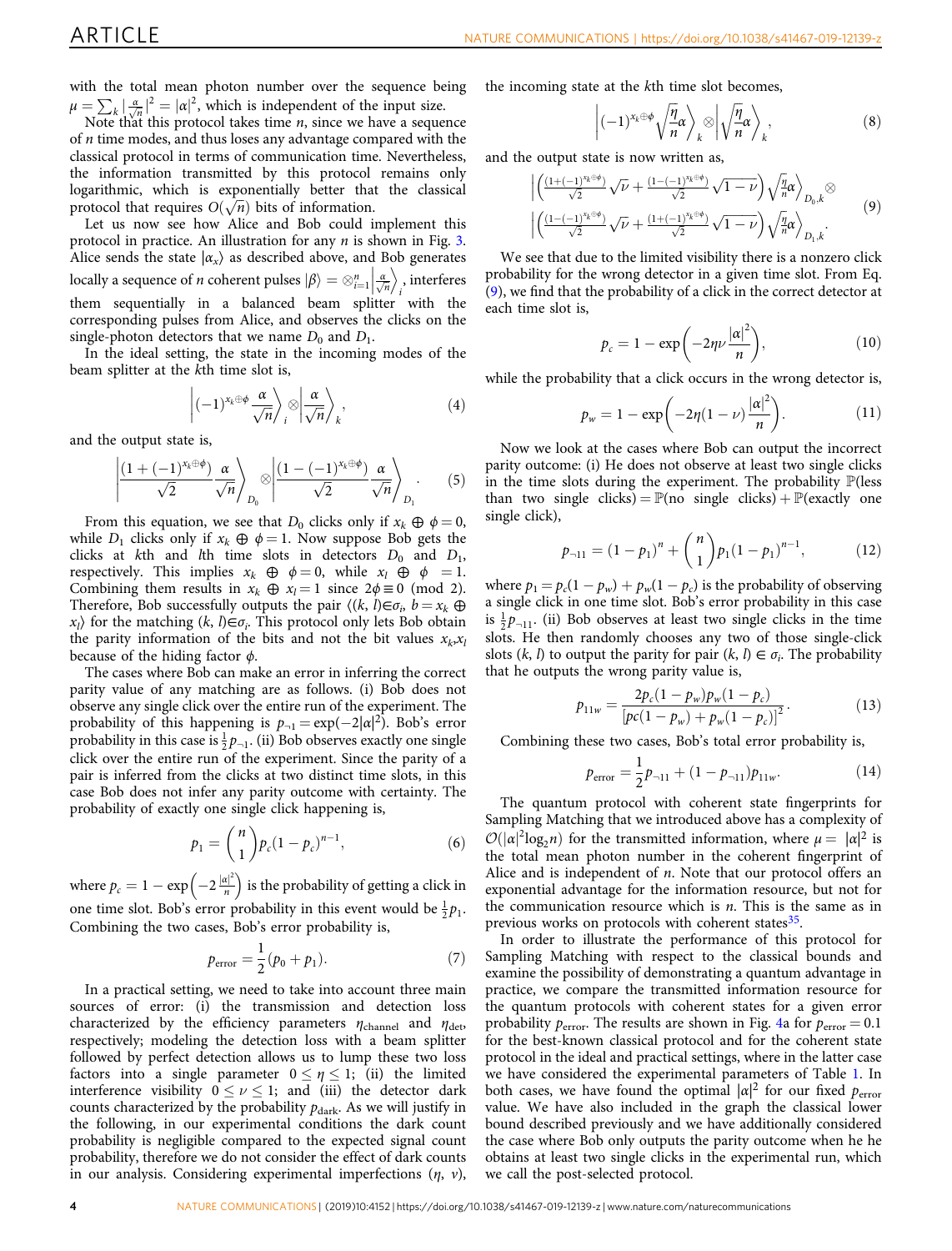<span id="page-4-0"></span>

Fig. 3 Circuit illustration for the implementation of Sampling Matching using coherent states for any input size n. Alice prepares her message by encoding her input  $x \in \{0, 1\}^n$  and an additional factor  $\phi \in \{0, 1\}$  on the phase of a train of coherent states, using a phase modulator (PM), to produce the coherent state fingerprint  $\alpha_x$ ). Bob, on his side, produces a sequence of *n* states with the same total mean number as Alice's state, interferes his pulses with Alice's sequentially on a balanced beam splitter, and obtains the parity information from the clicks on the single-photon detectors  $D_0$  and  $D_1$ . As an example, the red dots in the first and third time slots of Alice's and Bob's sequences, respectively, indicate that Bob observes a single click at  $D_1$  and  $D_0$  detectors respectively for these time slots, and thus he outputs  $x_1 \oplus x_3 = 1$ . If he obtains single clicks at more than two time slots, then he randomly chooses any two of them to output the parity outcome



Fig. 4 Log-log plot of transmitted information resource vs. the input size n for solving the Sampling Matching problem within error probability  $p_{error} = 0.1$ . In panel a, we compare the optimal classical protocol, the classical lower bound, and the quantum protocols in the ideal setting, in the practical setup with the experimental parameters of Table 1, and in the post-selected case where Bob only outputs a parity outcome when he obtains at least two single clicks in the protocol run. For the last two protocols, we also show the experimental results obtained with the setup of Fig. [5](#page-5-0), for input sizes between 1000 and 4000. These results are also shown more clearly in panel **b** that focuses on this region. The optimal mean photon number per pulse in each case, as well as other parameters, is given in Table [2](#page-6-0). The error bars for the experimental points refer to the standard deviation, which primarily comes from the error in estimating the mean photon number per pulse. We see that for the experiments implementing the standard and post-selected protocols, for input size above 3000 and 2000, respectively, our results outperform the best classical protocol hence demonstrating the obtained quantum advantage

| Table 1 Experimental parameters corresponding to our<br>implementation and used in the simulations |                  |                    |                                |  |  |  |  |
|----------------------------------------------------------------------------------------------------|------------------|--------------------|--------------------------------|--|--|--|--|
| $\eta$ channel                                                                                     | $\eta_{\rm det}$ | $\boldsymbol{\nu}$ | $p_{dark}$                     |  |  |  |  |
| 45%                                                                                                | 25%              | $(98.8 \pm 0.3)\%$ | $(2.3 \pm 0.2) \times 10^{-6}$ |  |  |  |  |

We remark that although the ideal protocol can outperform the best classical protocol for relatively low input size, in the realistic case this can happen for  $n \sim 3000$ . We also observe that the postselected case diminishes slightly this threshold and that beating the classical lower bound requires a very large input size. These threshold input sizes are similar to Hidden Matching (see the Methods section for details). However, although reaching such values would be a formidable challenge for Hidden Matching, Sampling Matching allows by its conception to reach the threshold for the best classical protocol in practice, as we will see below.

Experimental implementation. The experimental setup realizing in practice the schematic illustration of Fig. 3 and that we use for our proof-of-principle implementation of the Sampling Matching problem is shown in Fig. [5.](#page-5-0)

The coherent light is generated using a low line-width  $(-10$ kHz) continuous wave laser source operating at telecommunication wavelength (Laser1, Pure Photonics,  $\lambda = 1563$  nm). An amplitude modulator (AM) is then used to produce a sequence of coherent pulses with a 1-MHz repetition rate and pulse duration of 16 ns. A balanced 50:50 beam splitter (BS1) is used to monitor the power of the laser pulse, and we use a variable optical attenuator (VOA) to attenuate the pulses to the desired mean photon number. A second 50:50 beam splitter (BS2) splits the coherent pulses in two paths, sent to Alice and Bob. We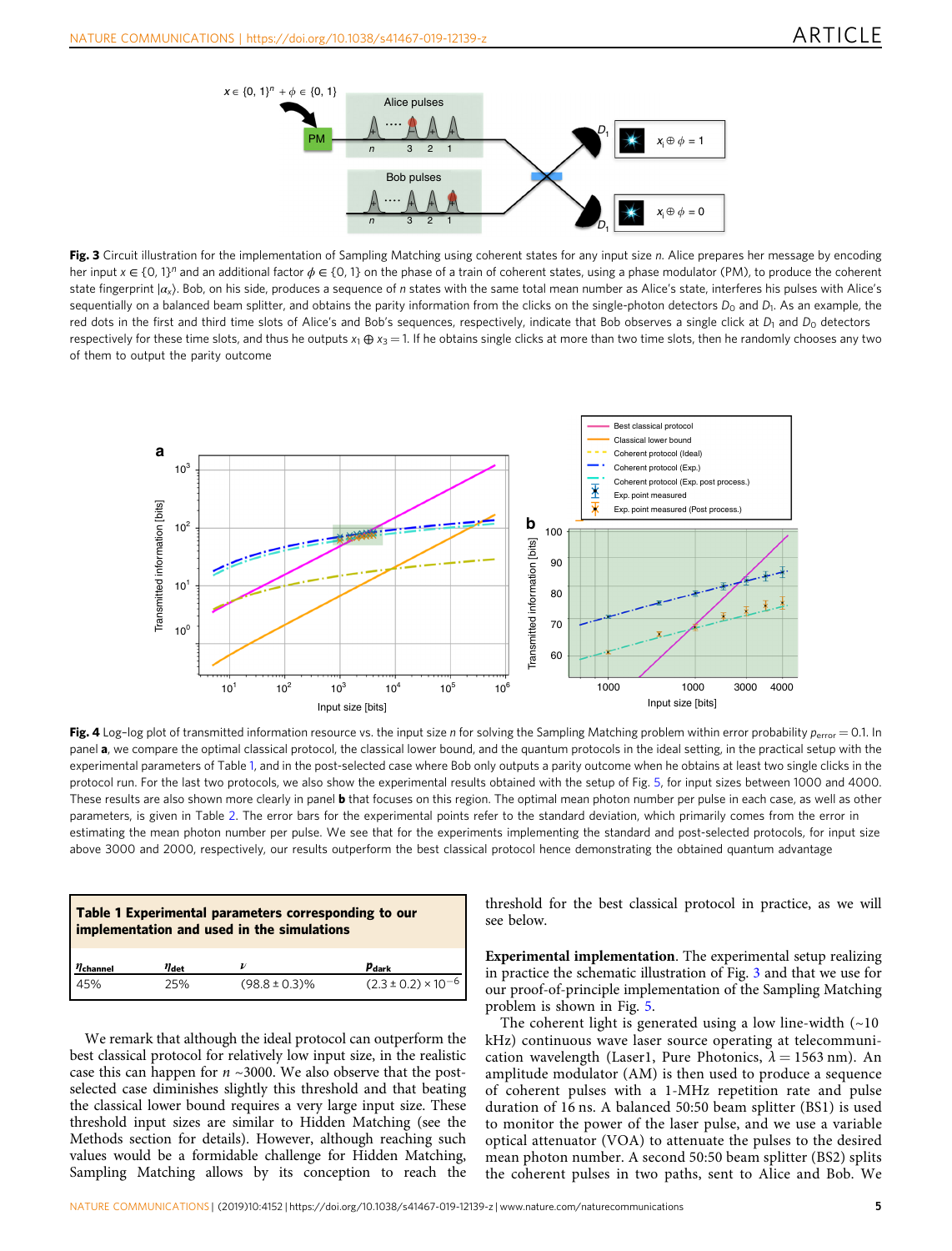<span id="page-5-0"></span>

Fig. 5 Experimental setup for implementation of the quantum protocol for Sampling Matching with coherent states. A continuous wave laser operating at  $\lambda = 1563$  nm (Laser1) followed by an amplitude modulator (AM) and an optical variable attenuator (VOA) is used for the generation of coherent light pulses at 1 MHz repetition rate and with 16 ns duration, at the mean photon number required for the protocol (see main text for details). The pulses are split at beam splitter BS2 to two paths corresponding to Alice and Bob. Alice encodes the phase information to her pulses sequentially according to her input string  $x \in \{0, 1\}^n$  using a phase modulator (PM), while Bob prepares his sequence by encoding 0 to his pulses. Both modulators are controlled by a data acquisition card (DAQ). We use a delay line (DL) to adjust precisely the path lengths of the sequences such as to optimize their interference at the balanced beam splitter BS3. The output pulses are then directed to two single-photon detectors  $D_0$  and  $D_1$ , and the detection events are registered using a time tagger. To monitor and correct the phase drift in the pulse sequences of Alice and Bob, we use a phase-correction loop, which consists of a second continuous wave laser operating at  $\lambda = 1527$  nm (Laser2), followed by amplitude modulation and attenuation, and a combination of circulators (C1, C2), an optical filter (OF) and a photodiode (PD), to suitably direct the monitoring pulses through the setup in the opposite direction than the signal while preventing this light from reaching unwanted devices. We also compensate for Alice's and Bob's path length difference induced by the presence of a different number of components

introduce a delay line (DL, Kylia) to fine tune the path lengths of Alice and Bob, hence ensuring that their pulses arrive simultaneously at the 50:50 beam splitter BS3 and interfere optimally. Before this, Alice and Bob modulate their pulses, each using a phase modulator (PM). These are driven by a data acquisition card that provides the desired voltage levels, which is fixed for Bob and corresponding to her input  $x \in \{0, 1\}^n$  for Alice. After interfering, the pulses are detected by telecom wavelength, free running InGaAs single-photon detectors  $D_0$ and  $D_1$  (ID230, IDQuantique). The detection events are recorded and analyzed with a precision of 1 ps using a time tagger (quTAG, QuTools).

The remaining components in the experimental setup are used for the phase-correction loop that we use to monitor and correct the phase drift between Alice's and Bob's pulses. More specifically, we introduce a second continuous wave laser source (Laser2, Pure Photonics,  $\lambda = 1527$  nm) that is modulated similarly as described before. The pulses are directed through a circulator (C2) to BS3, where they are separated and then interfere on BS2 before being detected using a photodiode (PD). A second circulator (C1) prevents any of this light to go into the direction of Laser1. Furthermore, an optical filter (OF) is used in the path leading to detector  $D_0$  to ensure that only light from Laser1 ( $\lambda = 1563$  nm) reaches the detector. The difference in the length of the paths leading to  $D_0$  and  $D_1$  due to the presence of these components is appropriately compensated using a fiber before detector  $D_1$ . To correct the phase drift, we use an averaging technique that estimates the phase drift over a block of pulses and corrects accordingly the phase in the next block (see the Methods section for details).

We are now ready to analyze the performance of our experiment for Sampling Matching. The relevant experimental parameters that have also been used for the simulations are shown in Table [1.](#page-4-0) The channel transmission loss, i.e., the loss from when Alice and Bob apply their phase modulation to the input of detectors  $D_0$  and  $D_1$  is 3.5 dB, hence  $\eta_{channel} \approx 45\%$ . Furthermore, our single-photon detectors feature a quantum efficiency  $\eta_{\text{det}} \approx 25\%$ . The effect of these losses is that it is necessary to increase the mean photon number in the coherent fingerprint state compared with the ideal setting, in order to achieve the desired error rate  $p_{\text{error}}$ .

The limited visibility, ν, is due to the imperfect interference of Alice and Bob's pulses. It is important to remark that in our proof-of-principle implementation, we use a single laser for generating the pulses that Alice and Bob need to prepare their states, which is important for improving the visibility. However, the preparation of these states and all subsequent steps are done independently following the protocol, hence enabling us to use this setup for assessing the quantum advantage. As noted before, to achieve a high visibility, we also fine tune the delay line in the setup by following a simple calibration procedure whereby we send first sequences of 0 inputs to both Alice and Bob and then sequences of 0 and 1 inputs to Alice and Bob, respectively, and observe the resulting detector clicks.

Finally, we further investigate the dark counts to make sure it is safe to neglect them in our analysis and indeed we observe that the signal click probability is substantially (three orders of magnitude) larger than the dark count probability. We also note that our detectors feature a dead time of 10 μs, which means that after a detection event, the detector becomes idle for the next 10 pulses. For the input size targeted in our work  $(\geq 1000)$ , the probability of a click within these pulses is extremely low due to the extremely low photon number of pulse that we use. This effect can therefore be safely neglected.

Based on these experimental parameters obtained in our setup, we estimate the optimal mean photon number  $\mu$  for the entire coherent fingerprint state that achieves the desired error rate  $p_{\text{error}} = 0.1$ , and hence the mean photon number per pulse,  $\mu_{\text{p}}$  for input size *n* around the threshold regions observed in Fig.  $4$ , in particular from 1000 to 4000. These values are summarized in Table [2](#page-6-0). In Fig. [4](#page-4-0)a, b, we show the experimentally obtained results for the transmitted information based on the above analysis. We see that for input size above 3000, our experiment for Sampling Matching provides an advantage in information compared to the best classical protocol, even within the error bars.

Furthermore, we also consider the case when Bob runs the Sampling Matching protocol multiple times (#Runs in Table [2](#page-6-0)) and gives an output only for those runs where he gets a parity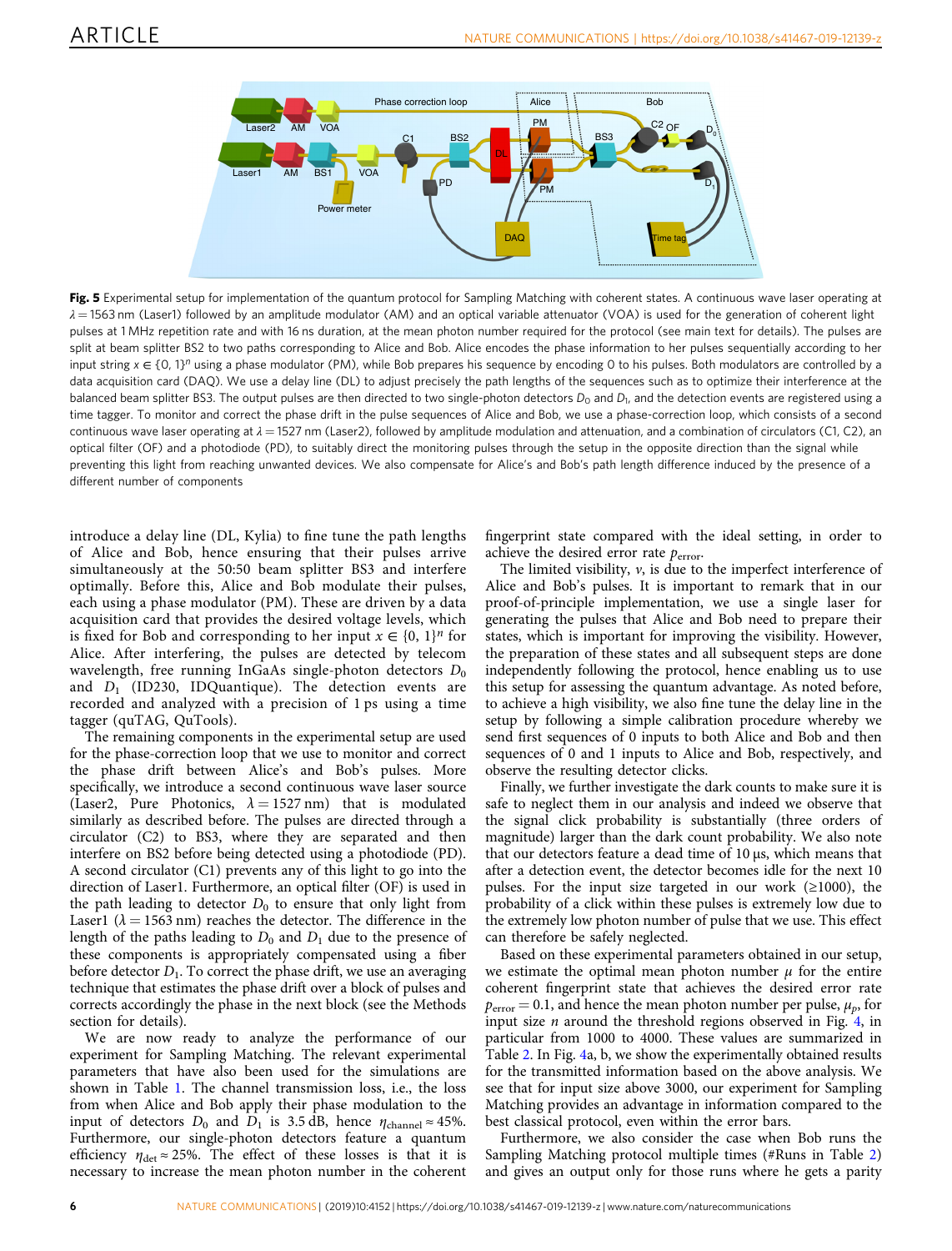<span id="page-6-0"></span>

| Table 2 Experimental parameters and analysis                                                                |                 |                 |                 |                 |                 |                 |                 |  |  |
|-------------------------------------------------------------------------------------------------------------|-----------------|-----------------|-----------------|-----------------|-----------------|-----------------|-----------------|--|--|
| n                                                                                                           | 1000            | 1500            | 2000            | 2500            | 3000            | 3500            | 4000            |  |  |
| $p_{\text{error}}$                                                                                          | 0.1             | 0.1             | 0.1             | 0.1             | 0.1             | 0.1             | 0.1             |  |  |
| $\mu_p$ (*10 <sup>-3</sup> )                                                                                | $7.08 \pm 0.01$ | $4.72 \pm 0.01$ | $3.54 \pm 0.01$ | $2.83 \pm 0.01$ | $2.36 \pm 0.01$ | $2.02 \pm 0.01$ | $1.77 \pm 0.01$ |  |  |
| #Runs                                                                                                       | 848             | 568             | 475             | 381             | 317             | 272             | 238             |  |  |
| $#Runs_{no \text{ click}}$                                                                                  | 115             | 68              | 62              | 45              | 38              | 31              | 28              |  |  |
|                                                                                                             | 26              | 26              | 20              | 17              | 16              |                 |                 |  |  |
|                                                                                                             | 0.03            | 0.04            | 0.04            | 0.04            | 0.05            | 0.03            | 0.05            |  |  |
| #Runswrong<br>$p_{\text{error}}^{\text{POST}}$<br>$\mu_{p}^{\text{POST}}$ (×10 <sup>-</sup><br>$(x10^{-3})$ | $6.12 \pm 0.01$ | $4.15 \pm 0.01$ | $3.08 \pm 0.01$ | $2.50 \pm 0.01$ | $2.08 \pm 0.01$ | $1.79 \pm 0.01$ | $1.56 \pm 0.01$ |  |  |

We perform the Sampling Matching protocol for seven different input sizes, n, from 1000 to 4000. The objective is to output the matching parity outcome with an error probability of at most  $p_{error} = 0.1$ . We run the protocol #Runs times for each input size. Out of these runs, #Runs<sub>nacticks</sub> is the number of cases where we do not obtain at least two single clicks. Based on this, we compute the average<br>photon number per puls obtains at least two single clicks and he outputs the wrong parity outcome. This determines the error rate,  $p_{error}^{POST}$ , after post selection

outcome. Without this post selection, every time Bob would not obtain the parity outcome, he would output a random parity with error rate 1/2. However, with post selection, since he rejects those no-parity outcome cases, he can succeed with a lower error rate  $p_{\text{error}}^{\text{POST}}$ . This can also be interpreted as performing the protocol with lower mean photon number,

$$
\mu_p^{\text{POST}} = \mu_p \frac{\left(\#\text{Runs} - \#\text{Runs}_{\text{noclicks}}\right)}{\#\text{Runs}}.
$$
\n(15)

The corresponding experimental values are provided in Table 2. In Fig. [4](#page-4-0), we also plot the experimental results for the transmitted information in the post-selected scenario. We observe that the quantum protocol performs the Sampling Matching task with lower resources than the best classical protocol from input size of 2000 and above, hence demonstrating a quantum advantage in this case as well.

#### **Discussion**

The results that we have presented demonstrate rigorously a quantum advantage in the information resource in the one-way model of communication complexity. We achieved this by introducing the Sampling Matching problem, which is inspired by the emblematic Hidden Matching problem, and by analyzing it using the recently formulated coherent state mapping for quantum communication protocols. These two advancements enabled us to bypass the great challenge associated to the implementation of such tasks with the usual high dimensional multi-qubit fingerprint states.

As we have noted, an essential element of our proof-ofprinciple implementation is the ability to achieve high interference visibility, which has been facilitated in our case by the use of a single laser for generating the coherent states used by Alice and Bob for their sequences and the fine tuning of the path length difference using a delay line. In a full-scale implementation, where two separate lasers would be used, maintaining a good interference would require the use of stable, ultra narrow linewidth lasers such that the phase difference between the pulses would be slower than the duration of the experimental run<sup>[43](#page-9-0)</sup>. In combination with phase-correction techniques like the one used in our experiment, such an experiment is foreseeable in the near future and would be useful more generally for quantum communication tasks.

We also remark that our experimental results allow outperforming the best-known classical protocol but not the classical lower bound. For this, we need an input size on the order of  $\sim 10^6$ , which in turn would require attenuating the coherent pulses to a mean photon number per pulse of the same order. In this case, the dark counts of the single-photon detectors cannot be neglected any longer; indeed, the dark

count rate exhibited by the detectors used in our experiment is precisely of this order, and therefore it is impossible to show an advantage due to the noise. However, this would become possible using ultra low dark count superconducting nanowire single-photon detectors<sup>[44](#page-9-0)</sup>, which also feature good quantum efficiencies and are commercially available.

The Sampling Matching problem that we have defined can also be seen as a verification tool, with applications in cryptographic and computational settings, most notably quantum money schemes, where it can replace the verification techniques that use Hidden Matching[45](#page-9-0),[46](#page-9-0). The soundness of verification in these schemes depends on the size of the input, hence since Sampling Matching allows for a simple implementation for large input sizes, our approach may readily increase the robustness of these schemes.

#### **Methods**

Hidden matching. The intuition behind introducing the Sampling Matching problem was the Hidden Matching problem. Here, we describe this problem as defined in refs [31,34](#page-9-0) and provide a possible linear optic implementation, which as we will see is out of reach for current experimental technology.

The Hidden Matching problem is illustrated in Fig. [6.](#page-7-0) Here, for any positive even integer *n*, Alice receives as input a string  $x \in \{0, 1\}^n$  while Bob receives a perfect matching  $\sigma_i$  on the complete graph of *n* vertices uniformly at random from a set of  $n-1$  edge-disjoint perfect matchings  $\mathcal{M}_n \in \{\sigma_1, ..., \sigma_{n-1}\}$ . The objective of the problem is for Bob to output any one of the *n*/2 possible parity values  $\kappa_i \oplus \kappa_j$ the problem is for Bob to output any one of the  $n/2$  possible parity values  $x_k \oplus x_l$ for some pair  $(k, l)$  that belongs to the matching  $\sigma_i$  with minimum communication and information cost. It is important to note that we look at the one-way communication model for this problem, otherwise it is easy to see that the task can be done with logarithmic communication, since Bob can send to Alice the indices  $(k, l)$  and Alice will reply with the parity. Furthermore, as for Sampling Matching, we analyse this problem in the randomized setting where Bob is allowed to use random coins and output the correct value with high probability.

Bar-Yossef et al.<sup>[34](#page-9-0)</sup> and later Buhrman et al.<sup>[47](#page-9-0)</sup> showed that the best classical protocol for Hidden Matching must have communication and transmitted information of at least  $\Omega(\sqrt{n})$ . The detailed proofs can be found in refs. [34](#page-9-0),[47](#page-9-0) but we provide here a high-level description. The main idea is that Alice's message we provide here a high-level description. The main idea is that Alice's message should allow Bob to output the parity of an edge from each one of the possible matchings, in other words for  $O(n)$  different edges, since there are  $O(n)$  edgedisjoint matchings in the set. No matter which  $\Omega(\sqrt{n})$  edges one picks on a<br>complete graph of *n* podes, they will always contain at least  $\Omega(\sqrt{n})$  difference complete graph of *n* nodes, they will always contain at least  $\Omega(\sqrt{n})$  different vertices corresponding to different bits of the input *x*, and hence Alice must send at least  $\Omega(\sqrt{n})$  bits of information about these bits if Bob is to be able to solve the problem and hence also  $O(\sqrt{n})$  communication (since communication is always a problem and hence also  $\Omega(\sqrt{n})$  communication (since communication is always at least as much as the information). The proof structure for computing the lower bound is as follows<sup>47</sup>: if Alice's message to Bob is small, let's say  $c$  bits, then the set of inputs  $x \in \{0, 1\}^n$  for which Alice sends a particular message m will be large (typically of the order of 2n−<sup>c</sup> ). This would mean that Bob will have very little knowledge for most of the bits of x. Using techniques from ref.  $48$  this implies that  $(n)$ 

Bob would not be able to correctly answer the parity  $x_k \oplus x_l$  for most of the

2 possible pairs (k, l). Even though Bob has some relaxation in the sense that he can output the parity outcome of any one of the  $n/2$  pairs of  $\sigma_i$ , still it turns out that on average it is hard for him to output the correct parity outcome. Using this idea, it was shown in<sup>[47](#page-9-0)</sup> that in order for Bob to succeed with an error probability  $p_{\text{error}}$ , we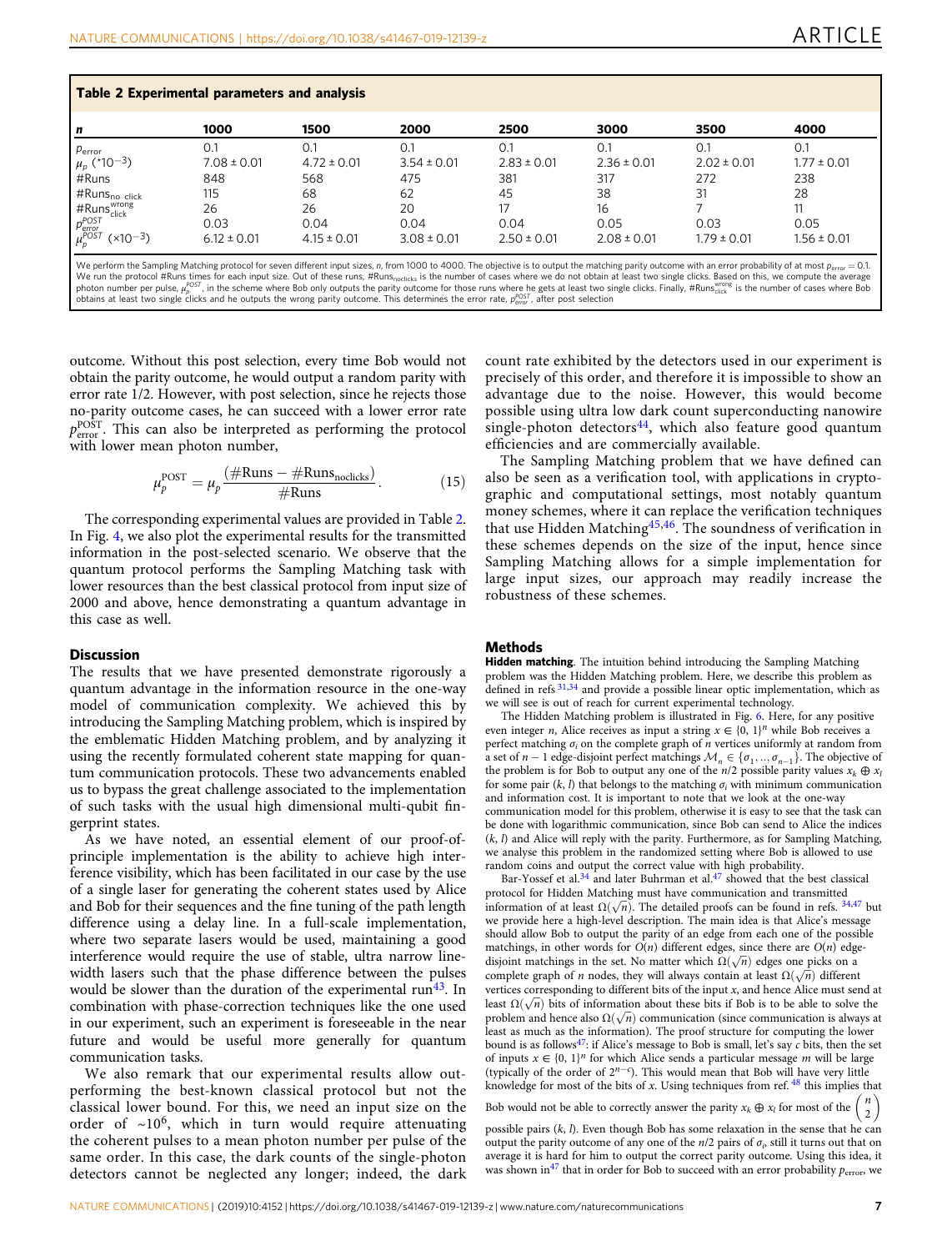<span id="page-7-0"></span>

**Fig. 6** The Hidden Matching problem. Alice receives an input  $x \in \{0, 1\}^n$ while Bob receives as input a matching  $\sigma_i$  uniformly at random from an edge-disjoint set  $\mathcal{M}_n \in \{\sigma_1...\sigma_{n-1}\}$ . The objective of the problem is for Bob<br>to output the cerrect parity value. A for any one of the pairs in the matching to output the correct parity value, b, for any one of the pairs in the matching  $\langle (k, l) \in \sigma_{i}, b = x_{k} \oplus x_{l} \rangle$ . Only one-way communication, from Alice to Bob is allowed, in the form of a message  $m(x)$ 

must have for the size of Alice's message that

$$
c \ge \frac{\log_2 e}{e} \left(\frac{1}{2} - p_{\text{error}}\right) \sqrt{n - 1}.\tag{16}
$$

Bar-Yossef et al. also proved that this bound is tight by describing a randomized one-way protocol using the birthday paradox argument to show that only  $\mathcal{O}(\sqrt{n})$ <br>classical bits are sufficient to solve the problem. The proof structure is as follows: classical bits are sufficient to solve the problem. The proof structure is as follows: Note that Bob's matching belongs to the set  $\mathcal{M}_n$  of  $n-1$  edge-disjoint perfect matchings. Since Alice has no information about which matching Bob has received, to maximize the probability of success she encodes her message to contain the parity information of at least one pair from each matching with high probability. Suppose she does this by sending  $c$  random bits of the input  $x$  or equivalently  $c(c - c)$ 1)/2 pairs to Bob. Each perfect matching  $\sigma_i$  that Bob would receive has n/2 pairs. Thus the matching set  $\mathcal{M}_n$  has in total  $n(n-1)/2$  distinct pairs, since each edge appears only once. The probability that none of the pairs that Alice sends to Bob is in the matching  $\sigma_i$  received by Bob is,

$$
p_{\text{error}} = \left(1 - \frac{1}{n-1}\right)^{c(c-1)/2} \approx \exp(-c^2/2n). \tag{17}
$$

For  $p_{\text{error}} \leq 0.1$ , the communication message size for the best-known classical protocol is therefore  $c \ge \sqrt{2\log_e 10\sqrt{n}}$ . These bounds are the same for Sampling<br>Matching as explained previously Matching as explained previously.

Using quantum resources, the above task can be solved by transmitting an exponentially smaller number of qubits<sup>34</sup>. Alice encodes her input  $x$  into the fingerprint state,  $|x\rangle = \frac{1}{\sqrt{n}} \sum_{k=1}^{n} (-1)^{x_k} |k\rangle$ , where  $x_k$  is the kth bit of the string x, and sends it to Bob. For any matching  $\sigma_i \in \mathcal{M}$  that Bob has as input, there exists a measurement by Bob which allows him to give the correct answer with certainty. To do so, he just measures the quantum state in the basis  $\left\{\frac{1}{\sqrt{2}}(|k\rangle \pm |l\rangle\right\}$ ,  $\forall (k, l) \in \mathbb{R}$  $\sigma_i$ . The outcome  $\frac{1}{\sqrt{2}}(|k\rangle + |l\rangle)$  occurs if and only if  $x_k \oplus x_l = 0$  whereas  $\frac{1}{\sqrt{2}}(|k\rangle |l\rangle$ ) occurs if and only if  $x_i \oplus x_j = 1$ . Thus Bob gets the parity result of one of the pairs  $(k, l) \in \sigma_i$  with certainty. This protocol uses only  $\log_2 n$  qubits, and hence both the communication and the transmitted information are exponentially better than in the classical case.

As we did for Sampling Matching, let us now analyze the physical implementation of the Hidden Matching problem under the coherent state framework of refs. [35,36.](#page-9-0) In this framework, Alice prepares the coherent state fingerprint as a sequence of  $n$  coherent pulses whose phase corresponds to her input  $x \in \{0, 1\}^n$ , hence,

$$
|\alpha_{x}\rangle = \mathop{\otimes}\limits_{k=1}^{n} \left|(-1)^{x_{k}} \frac{\alpha}{\sqrt{n}}\right\rangle_{k},
$$
 (18)

where  $\mu = |\alpha|^2$  is the mean photon number for the state  $|\alpha_x\rangle$ , which is independent of the input size n. As shown in Fig. 7, which illustrates how this scheme could be implemented in practice for  $n = 4$ , upon receiving the state  $|\alpha_x\rangle$  from Alice, Bob rearranges the input modes of  $|\alpha_x\rangle$  according to the pairs  $(k, l) \in \sigma_i$  using a number of switches and delay lines, interferes all the pairs in  $\sigma_i$  sequentially in a balanced beam splitter, and observes the clicks recorded by single-photon detectors  $D_0$ and  $D<sub>1</sub>$ .

In the ideal setting, the state in the incoming modes at the beam splitter for pairs  $(k, l)$  is

$$
\left|(-1)^{x_k} \frac{\alpha}{\sqrt{n}}\right\rangle_k \otimes \left|(-1)^{x_l} \frac{\alpha}{\sqrt{n}}\right\rangle_l,
$$
\n(19)

and following the standard beam splitting transformations the state at the output



Fig. 7 Circuit illustration for the implementation of Hidden Matching using coherent states, for matchings from the set in Fig. [2.](#page-2-0) Alice encodes her input  $x \in \{0, 1\}^4$  as a train of four pulses and sends it Bob. Depending on his input matching  $\sigma_i \in M_{4}$ , Bob uses a switch to send each of the pulses in the coherent state sequence in the upper or the lower arm. Both arms contain an appropriate combination of switches and delay lines, where the number indicated in each loop denotes the number of time steps the loop will delay the corresponding pulse and one step is equal to the duration between the pulses in the sequence. The number of active elements needed to implement the protocol is 4. For a general input size  $n$ , this number grows as  $\mathcal{O}(\text{log}n)$ 

modes is,

$$
\left|\frac{1+(-1)^{x_k \oplus x_l}}{\sqrt{2}} \frac{\alpha}{\sqrt{n}}\right\rangle_{D_0} \otimes \left|\frac{1-(-1)^{x_k \oplus x_l}}{\sqrt{2}} \frac{\alpha}{\sqrt{n}}\right\rangle_{D_1}.
$$
 (20)

From the above equation, we see that  $D_0$  clicks only if  $x_k \oplus x_l = 0$ , and  $D_1$  clicks otherwise. Now if Bob gets clicks at multiple time slots, he picks arbitrarily one of these time slots and outputs the pair  $\langle (k, l) \in \sigma_i, b = x_k \oplus x_l \rangle$  depending on which detector clicked. The only way he can output an incorrect parity value is if he does not observe any click during the entire run of the protocol, which happens with probability  $p_0 = \exp(-|\alpha|^2)$ , in which case he outputs a random choice. Thus his error probability is  $p_{\text{error}} = \frac{1}{2}p_0$ .<br>In a practical setting and for

In a practical setting, and following the same model for experimental imperfections as for Sampling Matching, the incoming state becomes,

$$
\left|(-1)^{x_k}\sqrt{\frac{\eta}{n}}\alpha\right\rangle_k \otimes \left|(-1)^{x_l}\sqrt{\frac{\eta}{n}}\alpha\right\rangle_l,
$$
\n(21)

and the output state is now written as,

$$
\left| \left( \frac{(1+(-1)^{x_k \otimes x_l})}{\sqrt{2}} \sqrt{\nu} + \frac{(1-(-1)^{x_k \otimes x_l})}{\sqrt{2}} \sqrt{1-\nu} \right) \sqrt{\frac{\eta}{n}} \sqrt{\lambda}_{D_0} \right| \right|
$$
\n
$$
\left| \left( \frac{(1-(-1)^{x_k \otimes x_l})}{\sqrt{2}} \sqrt{\nu} + \frac{(1+(-1)^{x_k \otimes x_l})}{\sqrt{2}} \sqrt{1-\nu} \right) \sqrt{\frac{\eta}{n}} \sqrt{\lambda}_{D_1} . \tag{22}
$$

From the above equation, we see that the probability that there is a click in the correct detector is,

$$
p_c = 1 - \exp\left(-2\eta\nu\frac{|\alpha|^2}{n}\right),\tag{23}
$$

while the probability that the wrong detector clicks is,

$$
p_w = 1 - \exp\left(-2\eta(1-\nu)\frac{|\alpha|^2}{n}\right).
$$
 (24)

Let us now consider the cases where Bob can output an incorrect parity value outcome. (i) He does not observe any single click over the entire run of the experiment. The probability of this happening is  $p_{-1} = (1 - p_1)^{n/2}$ , where  $p_1 = p_c(1 - p_2)$  $-p_w$ ) +  $p_w(1-p_c)$  is the probability of observing a single click in one time slot. In this case, he outputs a random parity value. (ii) Bob observes at least one single click within all time slots. He then randomly chooses any one of those to output the parity value. The probability that he outputs the wrong parity value is

 $p_{1w} = \frac{p_w(1-p_c)}{p_w(1-p_c)+p_c(1-p_w)}$ . From these two cases, we find that Bob's error probability is,

$$
p_{\text{error}} = \frac{1}{2}p_{-1} + (1 - p_{-1})p_{1w}.
$$
 (25)

The quantum protocol with coherent state fingerprints for Hidden Matching that we have described and analyzed has a complexity of  $\mathcal{O}(|\alpha|^2 \log_2 n)$  for the transmitted information, where  $u = |\alpha|^2$  is the total mean photon number in 1 transmitted information, where  $\mu = |\alpha|^2$  is the total mean photon number in the coherent state. Note again that the exponential advantage concerns the

information, but not the communication resource. As for Sampling Matching, for a fixed error probability  $p_{\text{error}} = 0.1$ , we calculate the optimal  $|\alpha|^2$  and the transmitted information for the quantum protocols with coherent states for the ideal, practical and post-selected cases. The latter here refers to the case where Bob only outputs the parity outcome when he observes at least one click in the protocol run. The results are shown in Fig. [8,](#page-8-0) where we have also included the bounds for the best classical protocol and the classical lower bound. The same remarks on the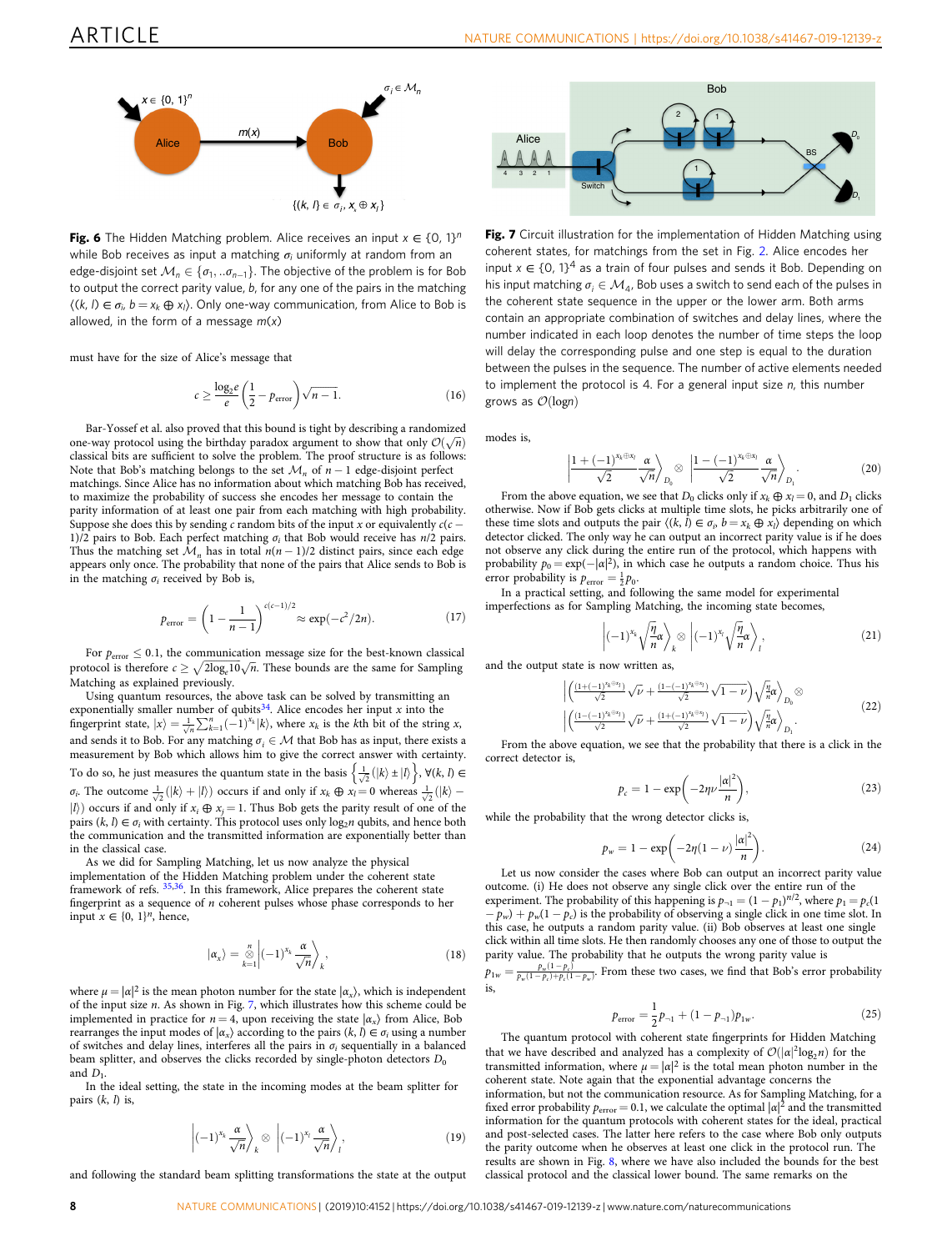<span id="page-8-0"></span>

Fig. 8 Log-log plot of the transmitted information resource vs. the input size n for solving Hidden Matching within error probability  $p_{\text{error}} = 0.1$ . We compare the best-known classical protocol, the classical lower bound, and the quantum coherent state protocol in the ideal setting, in the practical setting with the experimental parameters of Table [1,](#page-4-0) as well as in the postselected case where Bob only outputs an outcome when he observes at least one click in the protocol run. The optimal mean photon number to obtain an error probability of 0.1 is  $|\alpha|^2_{\text{ideal}} \approx 1.6$  whereas  $|\alpha|^2_{\text{exp}} \approx 7.1$ . The minimum input size pooded for the coherent protocol to best the classics minimum input size needed for the coherent protocol to beat the classical protocol in the ideal, practical, and post-selected cases is  $n = 17/2926/$ 1760, respectively. To beat the classical lower bound, the minimum input size for the coherent protocol in the ideal setting is  $n = 10189$ , whereas taking into account the experimental imperfections,  $n = 394272$ 



Fig. 9 Block illustration for analyzing and correcting the phase drift in the pulse sequences of Alice and Bob. Phase tracking is done once for every block of 8192 pulses. The first 7680 pulses are used for performing the protocol. The second part of the block Alice<sub>track</sub>, tracks the phase drift in Alice's PM. For this we give a ramp voltage from −5V to +5 V to Alice's PM and  $0 \vee$  to Bob's PM. The third part of the block Bob $_{\text{track}}$ , tracks Bob's PM by giving a ramp voltage from −5V to +5V to Bob's PM and 0V to Alice's PM

threshold input sizes as in Sampling Matching hold. Reaching these thresholds with the setup of Fig. [7](#page-7-0) is currently beyond experimental reach. This motivates the definition of the Sampling Matching problem.

Phase-correction procedure. For our experiments for Sampling Matching, we have applied an averaging technique over blocks of pulses to correct for the phase drift occurring between Alice's and Bob's pulse sequences. Such an averaging corresponds well to our conditions, with the relatively high 1-MHz repetition rate of our experiment and the high stability of our setup. We make blocks of pulses and track the average of the phase drift in one block to use it to correct the drift of the subsequent block. The block construction we use is detailed in Fig. 9. We choose a block size of 8192 pulses. The first 7680 pulses are used for protocol run. The second segment of the block, Alice<sub>track</sub>, tracks the phase drift in the path corresponding to Alice's PM. This is done by providing a ramp voltage in Alice's PM from −5V to +5 V, and 0 V in Bob's PM across 256 pulses. The response of the linear ramp voltage across a phase modulator is a cosine function  $A\cos(\omega t + \phi)$ , which is tracked using the photodiode PD. We then model the expected response corresponding to the actual response, hence obtaining the information on the phase and the phase drift up to a certain error. If  $V_{bias}$  is the voltage corresponding to the phase drift, then we add this factor to the voltage provided to Alice's PM for the next block, i.e.,  $V_{PM} = V_{x_i} + V_{bias}$ . We similarly track and correct the phase drift in Bob's PM over the last 256 pulses of the block, Bob<sub>track</sub>.

#### Data availability

All relevant data are available from the authors upon request.

#### Code availability

All relevant code is available from the authors upon request.

Received: 18 November 2018 Accepted: 2 August 2019 Published online: 12 September 2019

#### **References**

- 1. Harrow, A. W. & Montanaro, A. Quantum computational supremacy. Nature 549, 203 (2017).
- 2. Aaronson, S. & Arkhipov, A. The computational complexity of linear optics. In Proceedings of the 43rd Annual ACM Symposium on Theory of Computing, 333–342 (ACM, San Jose, California, USA, 2011).
- 3. Neville, A. et al. Classical boson sampling algorithms with superior performance to near-term experiments. Nat. Phys. 13, 1153 (2017).
- 4. Broome, M. A. et al. Photonic boson sampling in a tunable circuit. Science 339, 794–798 (2013).
- 5. Tillmann, M. et al. Experimental boson sampling. Nat. Photon. 7, 540–544 (2013).
- 6. Crespi, A. et al. Integrated multimode interferometers with arbitrary designs for photonic boson sampling. Nat. Photon. 7, 545–549 (2013).
- 7. Spagnolo, N. et al. Experimental validation of photonic boson sampling. Nat. Photon. 8, 615–620 (2014).
- 8. Farhi, E. & Harrow, A. W. Quantum supremacy through the quantum approximate optimization algorithm. Preprint at: [http://arxiv.org/abs/](http://arxiv.org/abs/1602.07674) [1602.07674](http://arxiv.org/abs/1602.07674) (2016).
- 9. Bremner, M. J., Montanaro, A. & Shepherd, D. J. Achieving quantum supremacy with sparse and noisy commuting quantum computations. Quantum 1, 8 (2017).
- 10. Bravyi, S., Gosset, D. & Koenig, R. Quantum advantage with shallow circuits. Preprint at: <http://arXiv.org/abs/1704.00690> (2017).
- 11. Gao, X., Wang, S.-T. & Duan, L.-M. Quantum supremacy for simulating a translation-invariant ising spin model. Phys. Rev. Lett. 118, 040502 (2017).
- 12. Bermejo-Vega, J., Hangleiter, D., Schwarz, M., Raussendorf, R. & Eisert, J. Architectures for quantum simulation showing a quantum speedup. Phys. Rev. X 8, 021010 (2018).
- 13. Aaronson, S. & Chen, L. Complexity-theoretic foundations of quantum supremacy experiments. Preprint at: <http://arXiv.org/abs/1612.05903> (2016).
- Boixo, S. et al. Characterizing quantum supremacy in near-term devices. Nat. Phys. 14, 595 (2018).
- 15. Aaronson, S., Beigi, S., Drucker, A., Fefferman, B. & Shor, P. The power of unentanglement. In Proceedings of the 23rd Annual IEEE Conference on Computational Complexity, 223–236 (IEEE, College Park, MD, USA, 2008).
- 16. Arrazola, J. M., Diamanti, E. & Kerenidis, I. Quantum superiority for verifying np-complete problems with linear optics. npj Quantum Inf. 4, 56 (2018).
- 17. Scarani, V. et al. The security of practical quantum key distribution. Rev. Mod. Phys. 81, 1301 (2009).
- 18. Diamanti, E., Lo, H.-K., Qi, B. & Yuan, Z. Practical challenges in quantum key distribution. npj Quantum Inf. 2, 16025 (2016).
- 19. Donaldson, R. J. et al. Experimental demonstration of kilometer-range quantum digital signatures. Phys. Rev. A. 93, 012329 (2016).
- 20. Pappa, A. et al. Experimental plug and play quantum coin flipping. Nat. Commun. 5, 3717 (2014).
- 21. Lunghi, T. et al. Experimental bit commitment based on quantum communication and special relativity. Phys. Rev. Lett. 111, 180504 (2013). 22. Liu, Y. et al. Experimental unconditionally secure bit commitment. Phys. Rev.
- Lett. 112, 010504 (2014). 23. Barz, S. et al. Demonstration of blind quantum computing. Science 335, 303
- (2012).
- 24. McCutcheon, W. et al. Experimental verification of multipartite entanglement in quantum networks. Nat. Commun. 7, 13251 (2016).
- 25. Hensen, B. et al. Loophole-free bell inequality violation using electron spins separated by 1.3 kilometres. Nature 526, 682–686 (2015).
- 26. Pappa, A. et al. Nonlocality and conflicting interest games. Phys. Rev. Lett. 114, 020401 (2015).
- 27. Liu, Y. et al. Device-independent quantum random-number generation. Nature 562, 548 (2018).
- 28. Buhrman, H., Cleve, R., Watrous, J. & De Wolf, R. Quantum fingerprinting. Phys. Rev. Lett. 87, 167902 (2001).
- 29. Buhrman, H., Cleve, R. & Wigderson, A. Quantum vs. classical communication and computation. In Proceedings of the 30th Annual ACM Symposium on Theory of Computing, 63–68 (ACM, Dallas, Texas, USA, 1998).